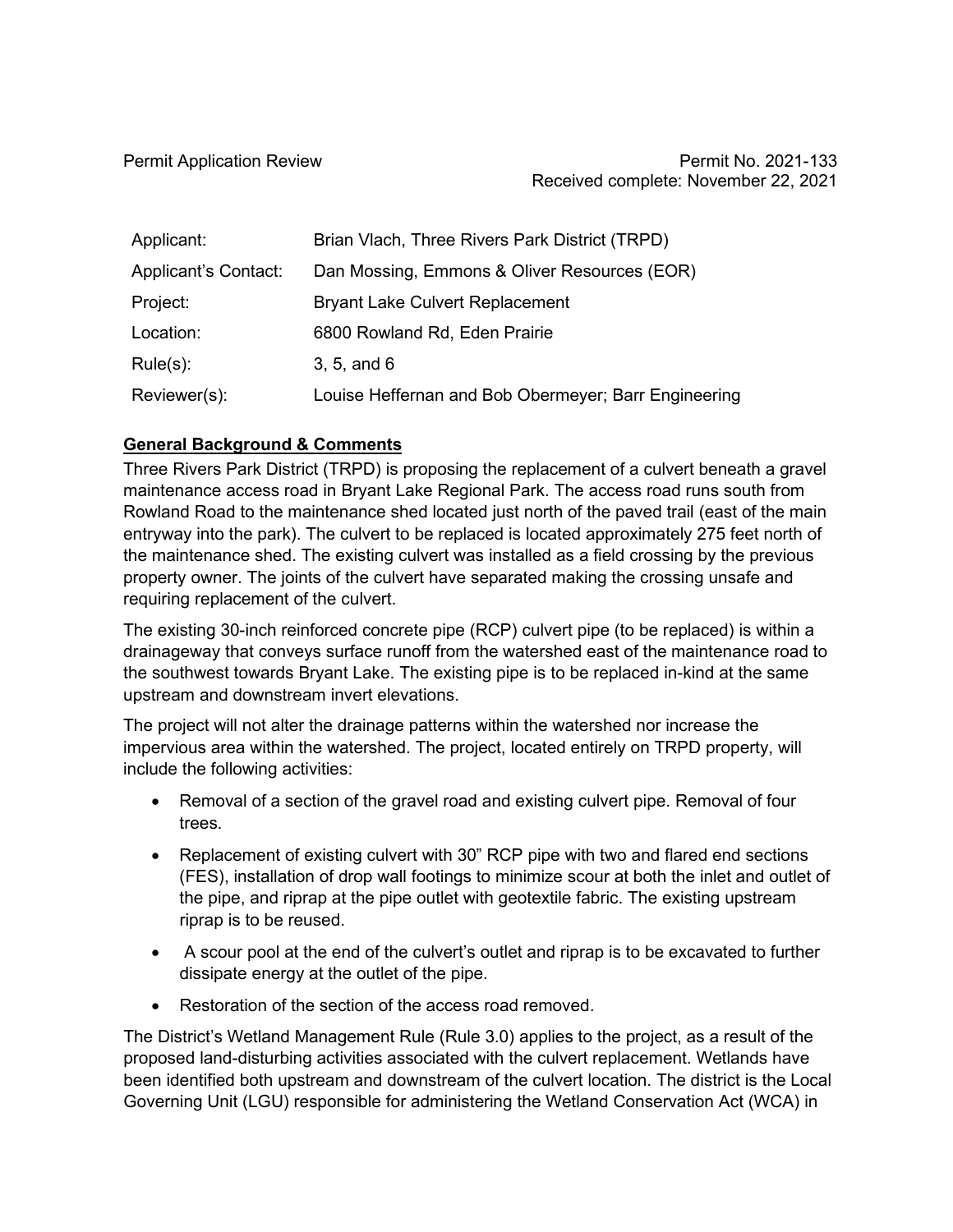Eden Prairie. The wetland boundaries have been approved by the district and has issued a Notice of Decision.

A 100-year frequency flood elevation of 855.7 M.S.L. has been determined for the downstream wetland. A flood elevation for the upstream wetland has not been determined. For this review, the downstream flood elevation has been extended to the upstream wetland for comparative purposes with the district rules for the work proposed. The existing and proposed upstream and downstream pipe invert elevations are 861.6 M.S.L. and 860.4 M.S.L., respectively. The work proposed is above the flood elevation of the downstream wetland and elevation assumed for the upstream wetland therefore the district's floodplain rule, Rule 2, does not apply to the project.

# **Exhibits**

- 1. Permit application dated received September 27, 2021.
- 2. Construction plans received September 27, 2021 (dated September 27, 2021), prepared by EOR.
- 3. Email correspondence sent October 29, 2021, indicating two items required for the application to be completed.
- 4. WCA Notice of Decision (NOD) signed by NMCWD Administrator September 20, 2021.
- 5. Email correspondence received November 9, 2021, requesting revision of NOD to indicate a utility exemption.
- 6. WCA revised Notice of Decision signed by NMCWD Administrator November 22, 2021

The application with the submitted information is complete.

### **3.0 Wetlands Management**

The District's Wetland Management Rule 3.0 applies to the project because land-disturbing activities associate with the culvert replacement are within the boundaries of both wetlands at the culvert location. As previously stated, NMCWD is the Local Government Unit (LGU) responsible for administering the requirements of the Wetland Conservation Act in Eden Prairie.

A Notice of Decision for Boundary and Type Determination, and de minimis exemption was issued September 20, 2021. It was later amended on November 22, 2021, to a utility exemption. Based on the final determination, Subsection 3.2.2a of the District's Rules indicates that the provisions of Rule 3.4 Wetland Buffers do not apply to wetlands that are disturbed by utility improvements or repairs that are the subject of a no-loss determination from the LGU. Based on the final determination, no buffer area is required for the project.

### **4.0 Stormwater Management**

The District's Stormwater Management Rule 4.0 applies to the project because more than 50 cubic yards of material will be disturbed (Rules 4.2.1a-b).

The existing gravel access road that will be disturbed for the culvert replacement does not propose to create or disturb any bituminous surface. The culvert replacement and associated land alteration activities is being undertaken solely for the purposes of water-resources improvement. The project will prevent and minimize continued sediment from being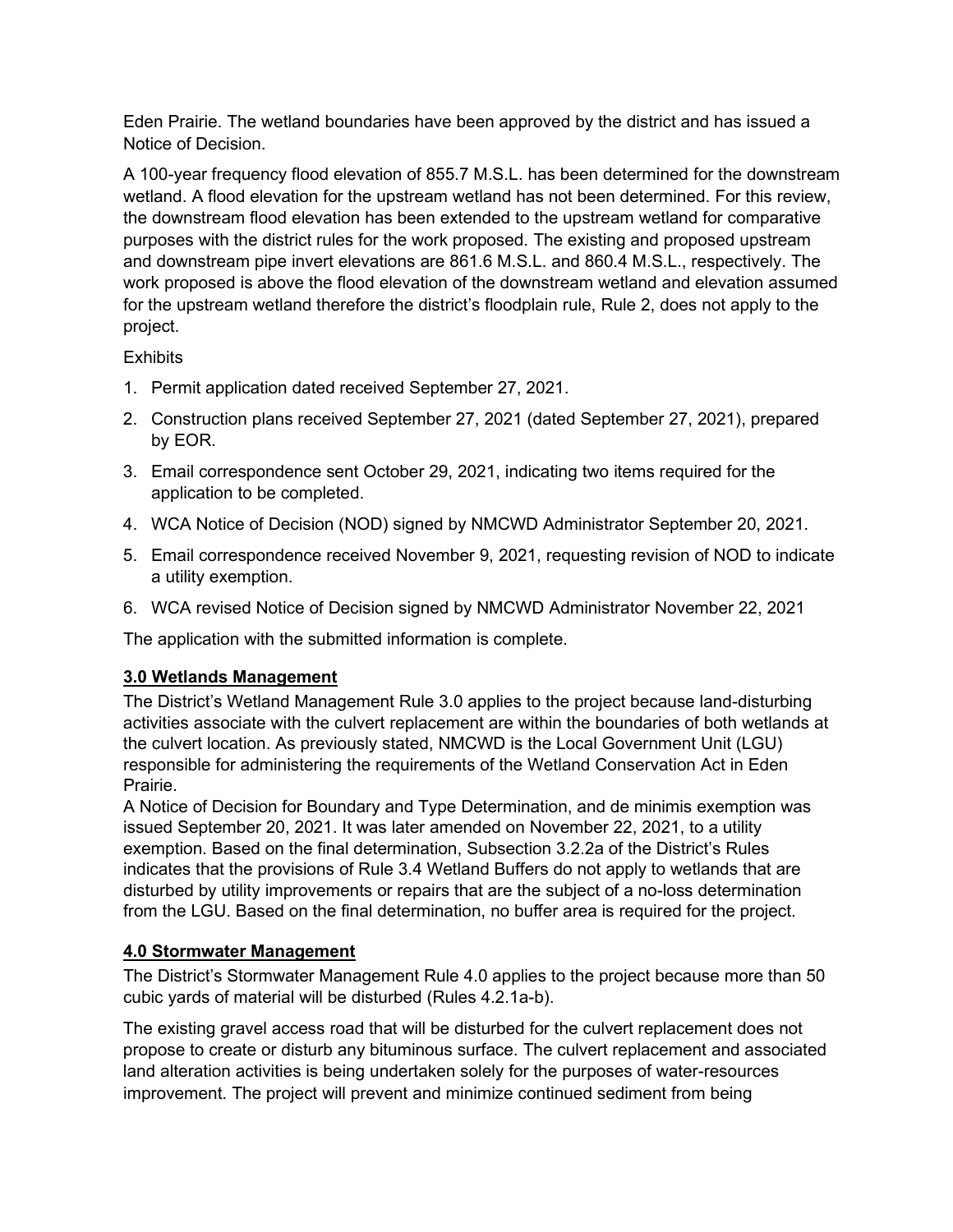discharged into the downstream wetland area from the pipe sections being separated. Therefore, in accordance with Rule 4.2.2, the stormwater requirements of Rule 4.0 do not apply.

# **5.0 Erosion and Sediment Control**

The district's requirements for Erosion and Sediment Control Rule 5.0 apply to the project because more than 50 cubic yards of material will be disturbed (Rules 5.2.1a-b).

The erosion control and restoration plan submitted includes installation of sediment control logs, erosion control blanket will be installed as temporary stabilization, while MNDOT seed mixture 36-211 is planned for permanent stabilization.

TRPD must designate a contact who will remain liable to the district for performance under the District's Erosion and Sediment Control Rule 5.0 from the time the permitted activities commence until vegetative cover is established, in accordance with subsection 5.4.1e.

# **6.0 Waterbody Crossings and Structures**

The District's Waterbody Crossings and Structures Rule 6.0 applies to the waterbody crossing improvements and reconstruction activities described in the *General Background and Comments* section of this report. Conformance with Rule 6.3 criteria is required.

Rule 6.3.1 states construction, improvement, repair or removal of a waterbody crossing in contact with the bed or bank of a waterbody:

a) *Must retain adequate hydraulic capacity and assure no net increase in the flood stage of the pertinent waterbody:* 

The existing 30-inch RCP crossing of the maintenance access road in Bryant Lake Regional Park is to be replaced with an in-kind 30-inch RCP at the same grade and elevation as the existing pipe. The hydraulic capacity of the crossing will be maintained and not result in an increase in the flood stage of the drainageway conveyance system.

b) *Must retain adequate navigational capacity pursuant to any requirements of the waterbody's classification by the District:* 

The existing drainageway is not used for navigational purposes.

*c) Must not be reasonably likely to significantly adversely affect water quality, change the existing flowline/gradient, or cause increased scour, erosion, or sedimentation:*

The proposed storm sewer improvements, including installation of flared end sections with the riprap, will provide stabilization and minimize erosion and scour from occurring at the pipe outfalls.

As stated in item (a), the hydraulic capacity of the existing storm sewer system within the project site will be maintained, as the pipe replacement will be replaced in-kind at the same existing elevations.

Erosion control measures including silt fence and bioroll check dams will be installed to minimize water quality impacts (sedimentation) during construction. Disturbed areas will be stabilized with erosion control blanket and native seeds.

*d) Must provide post-project wildlife passage along each bank and riparian area*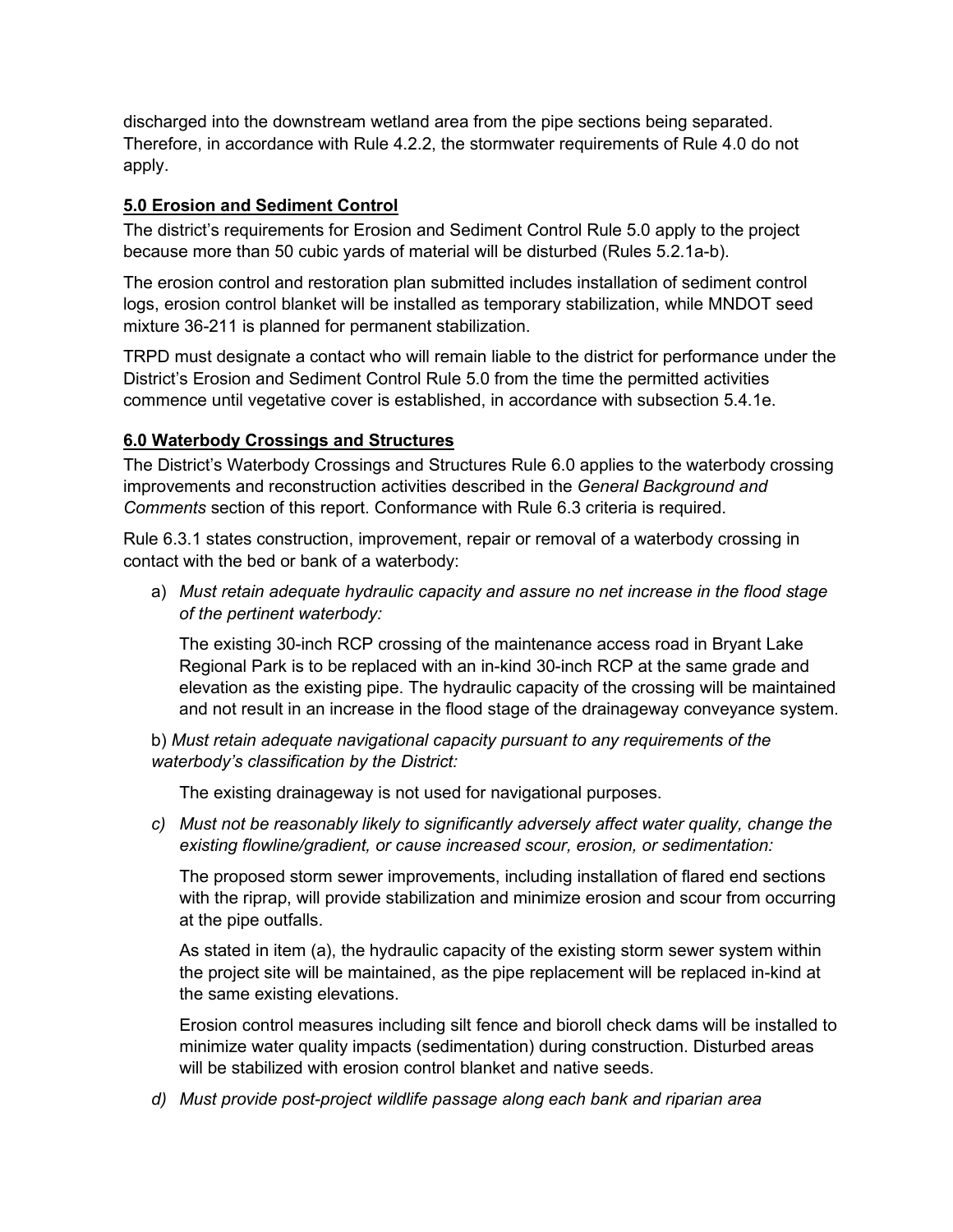The project will not permanently change conditions that will deter wildlife from using the area adjacent to the project area once the project is complete. Construction activities may temporarily displace wildlife until the area is restored to pre-project conditions.

*e) Shall represent the "minimal impact" solution to a specific need with respect to all other reasonable alternatives:* 

The project as proposed is the minimal impact solution to correct the existing culvert failure.

Rule 6.3.2 states, *projects involving directional boring or horizontal drilling must provide for minimum clearance of 3 feet below the bed of a waterbody and a minimum setback of 50 feet from any stream bank for pilot, entrance and exit holes.*

No directional boring or horizontal drilling below a waterbody is proposed, and no directional boring or horizontal drilling underneath or near a stream bank is proposed.

Rule 6.3.3 states, removal of structures or other waterway obstructions:

*a) Shall maintain the original cross-section and bed conditions to the greatest extent practicable:*

As previously stated, the culvert replacement will be in-kind and installed at the same grade and elevation as the existing crossing. There will not be a change to the original cross-section or bed conditions.

*b) Shall achieve complete removal of the structure, including any footings or pilings that impede navigation:*

The existing culvert will be totally removed and replaced. There are no known footings or pilings associated with the project that are required to be removed.

*c) Shall not involve the removal of a water-level control device:*

No removal of structures or other water obstructions is proposed with the project.

Rule 6.3.4 requires *that the plans must state no activity affecting the bed of a protected water may be conducted between April 1 and June 30 on public waterbodies to minimize the impacts on fish spawning and migration:* 

The drainageway is not identified by the Minnesota Department of Natural Resources as a protected water course.

Rule 6.3.5 states, *a separate permit under District Rule 7.0 is not required for shoreline or streambank stabilization associated with a waterbody crossing or structure, but such stabilization must comply with the criteria 7.3.3c to e.*

In accordance with the requirements of subsection 6.5 for the maintenance of the waterbody structures, TRPRD must submit a draft agreement with NMCWD providing for maintenance of the waterbody crossings, then execute the agreement on approval of NMCWD.

### **7.0 Shoreline and Streambank Improvements**

Because the waterbody crossing improvements involve placement of riprap and granular filter material at the storm sewer outfalls to dissipate energy, the requirements of Rule 7.0 Shoreline and Streambank Improvements apply to the project. Rule 7.2.2 states that no NMCWD permit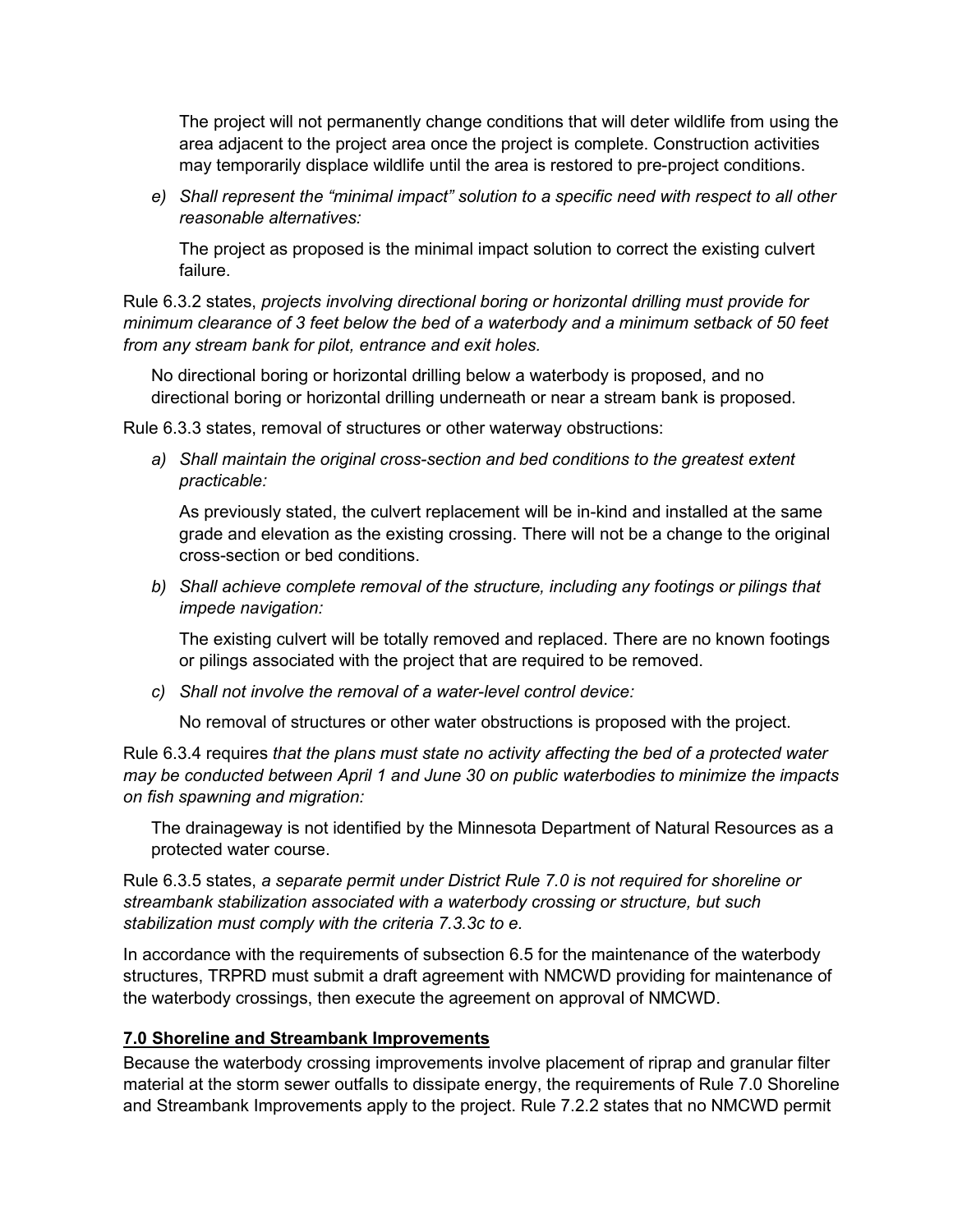under Rule 7.0 is required for activities in an incidental wetland or for utility improvements or repairs that are the subject of a no-loss determination or utility exemption from the relevant LGU. As stated in the Wetland Management Section, the NMCWD being the LGU administering the requirements of WCA has issued a utility exemption for the project.

### **11.0 Fees**

Because the property owner is a public entity, no fees are charged.

Rules 3.0, 5.0, and 6.0 \$0

#### **12.0 Financial Assurances**

Because the property owner is a public entity, the District's financial assurance requirements do not apply.

Sureties for the project are:  $$0$ 

### **Findings**

The proposed project includes the information necessary, plan sheets and erosion control plan, for review.

Rules 3, 5, and 6 are met.

### **Recommendation**

Approval contingent upon the following:

General Provisions

The applicant providing a name and contact information from the contractor responsible for the erosion and sediment control at the site. NMCWD must be notified if the responsible individual changes during the permit term.

Per Rule 6.5, the City must submit for NMCWD approval, then execute an agreement providing for the maintenance of the crossing replaced by the project

The wetland in contact with the downstream end of the culvert proposed to be replaced was identified as a potential hydrologic restoration opportunity as part of the district's recent Wetland Restoration and Protection Opportunity Identification project. The district plans to prioritize hydrologic restoration opportunities based on initial identification of willing landownership partners and prioritization of desirable functional goals for each area in the study following further evaluation. Should improvements, repairs or modifications within this area be proposed, the district would be interested in evaluating this area and partnering with Three Rivers Park District for hydraulically restoring the wetland.